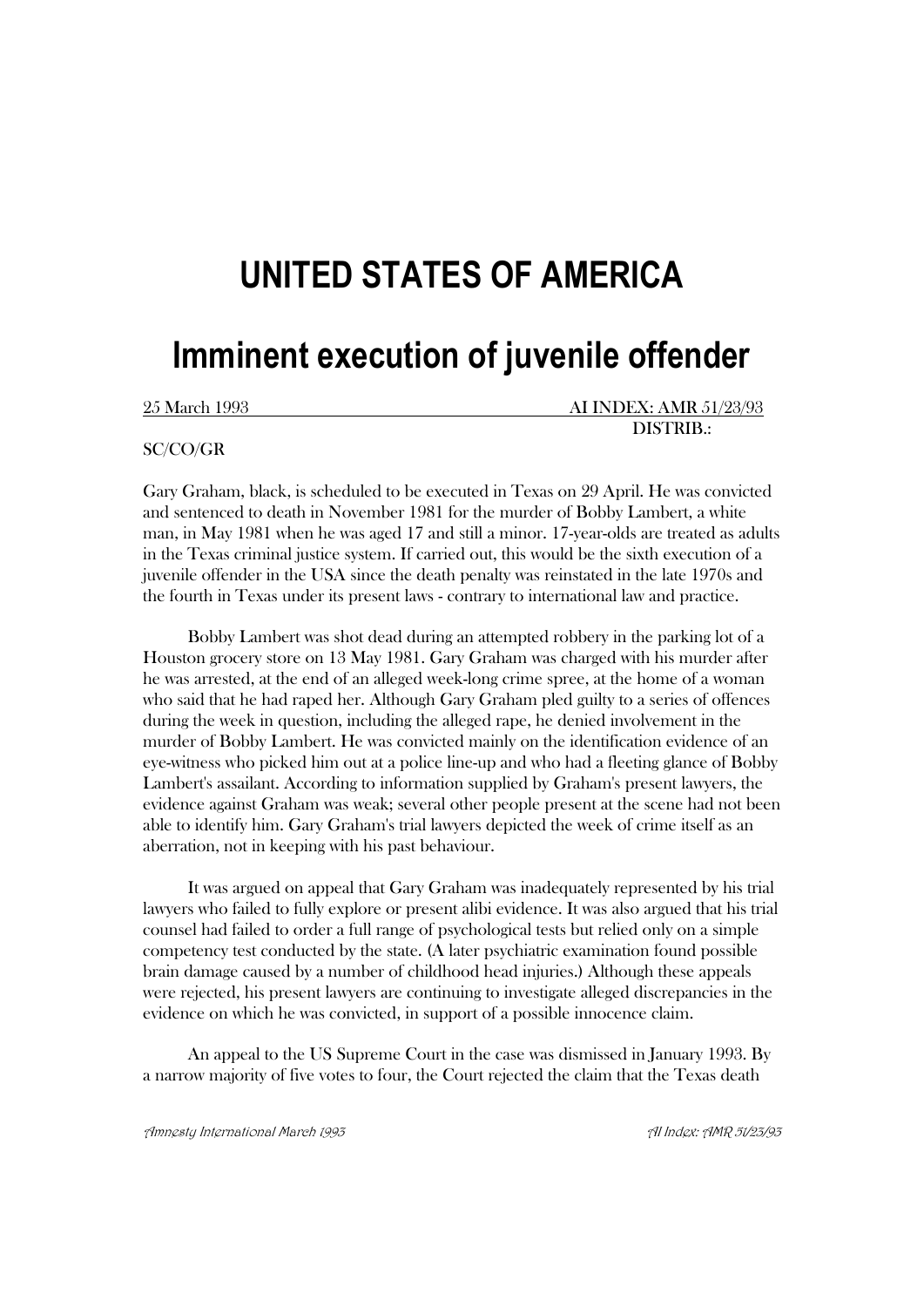penalty law was unconstitutional in not allowing the jury to consider youth as a separate mitigating circumstance in the sentencing proceeding. The Court did not consider the merits of the claim, however, holding instead that Graham was seeking a "new rule of law" which could not be retroactively applied to his case. The dissenting opinion vigorously disputed this ruling.

Testimony was presented at the trial about Gary Graham's unstable upbringing and his mother's repeated hospitalization for mental illness.

Since his imprisonment, Gary Graham has obtained educational certificates. He also edits a prison magazine called Endeavour, which argues against the death penalty and describes the cases of inmates on death row.

## BACKGROUND INFORMATION

As of January 1993, there were 2.676 people on death row in the United States. Texas has the largest number of people under sentence of death with 367 people on death row. At the end of 1992, there were 34 juvenile offenders under sentence of death in 13 states in the USA, eight of them in Texas. Five juveniles have been executed in the USA since 1976, three of them in Texas.

Seven of the eight juvenile offenders on death row in Texas are black or Hispanic. A major study on racial discrimination conducted in the 1970s found that, in Texas, black offenders who killed white victims were six times more likely to be sentenced to death than white offenders in white-victim cases. Studies conducted nationwide have shown that murders involving white victims are far more likely to result in death sentences than those with black victims.

The last juvenile offender to be executed in the USA was Johnny Garrett in February 1992 - also in Texas. The Texas Board of Pardons and Paroles denied clemency in his case despite his history of severe physical and sexual abuse and widespread appeals from church leaders, human rights bodies and others in the USA and around the world. Under Texas clemency rules, the governor may commute a death sentence only if she receives a favourable recommendation from a majority of the Board. The Texas Board of Pardons and Paroles has never granted clemency in any case since the death penalty was reinstated in the 1970s.

The execution of juvenile offenders is extremely rare worldwide. The USA is one of only seven countries known to have executed juvenile offenders in the last decade (the other countries are Barbados, which has since raised its minimum age to 18; Iran, Iraq, Nigeria, Pakistan and Bangladesh).

AI Index: AMR 51/23/93 Amnesty International March 1993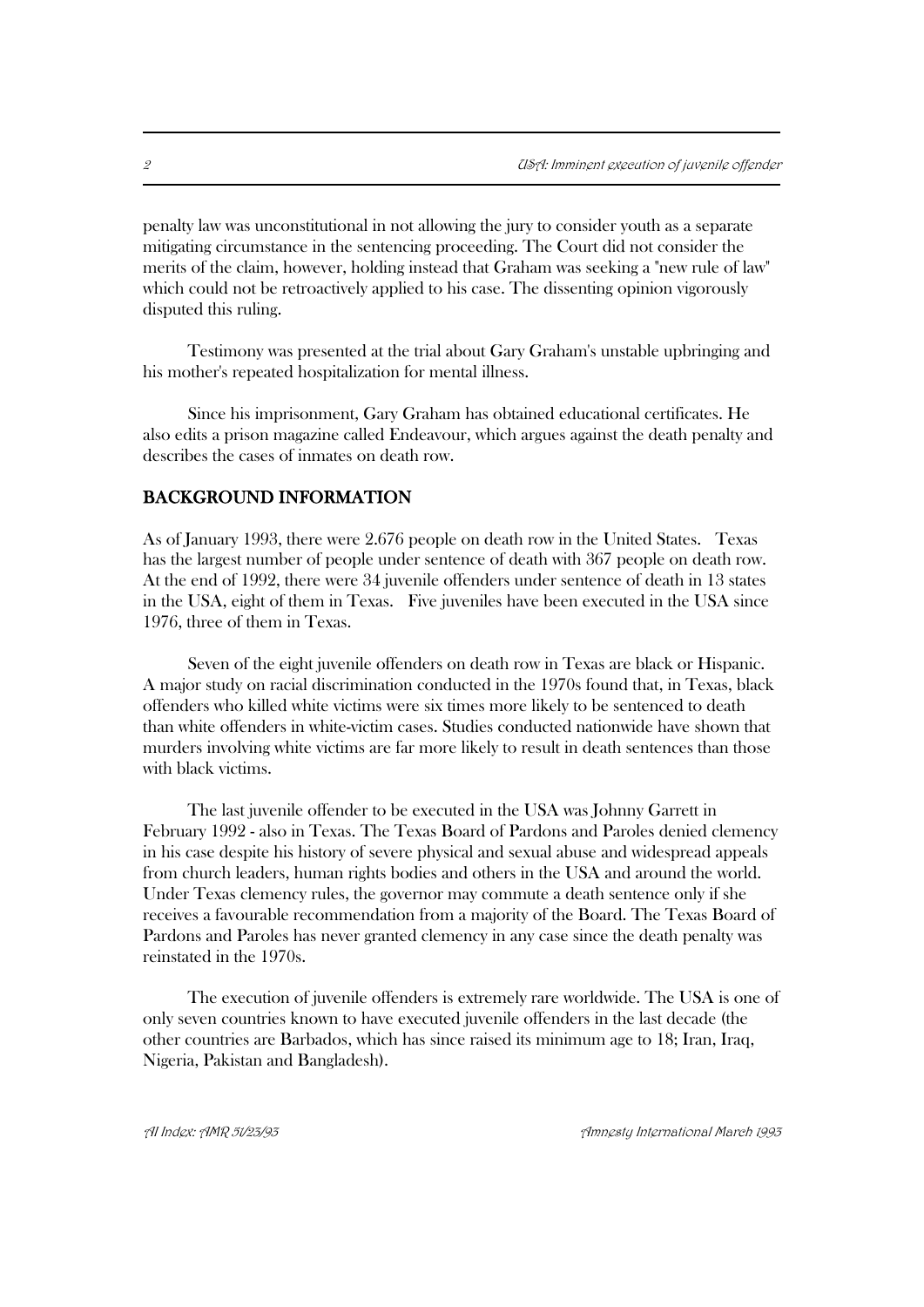Treaties and standards exempting people under 18 from the death penalty were developed in recognition of the fact that the death penalty is wholly inappropriate for individuals who have not attained full maturity. However serious the crime, the imposition on a young person of a sentence of such finality, denying any possibility of rehabilitation or reform, is contrary to contemporary standards of justice and humane treatment.

International human rights treaties and standards prohibiting these executions include the International Covenant on Civil and Political Rights (ICCPR), the American Convention on Human Rights (ACHR), the United Nations (UN) Convention on the Rights of the Child, and Safeguards guaranteeing protection of the rights of those facing the death penalty adopted by the UN Economic and Social Council in 1984. The US signed the ICCPR and ACHR in 1977 and ratified the ICCPR in April 1992. However, in ratifying the ICCPR, the US government reserved its rights "subject to its Constitutional constraints" to impose capital punishment on persons below 18 years of age.

General Comment 6 adopted by the Human Rights Committee (the body that supervises the implementation of the ICCPR) says, among other things, that the right to life "... is the supreme right from which no derogation is permitted" and that States "ought to consider reviewing their criminal laws" in order to "limit its use and in particular to abolish it for other than the 'most serious' crime" - and that "the expression 'most serious crime' must be read restrictively to mean that the death penalty should be quite an exceptional measure". Amnesty International believes that all jurisdictions within the USA have an obligation to adhere to recognized international standards.

In a report published in October 1992 United States of America:The Death Penalty and Juvenile Offenders Amnesty International examined the cases of some 23 juvenile offenders sentenced to death in recent years, and concluded that safeguards in capital punishment law had not been met in many cases. Most came from acutely deprived backgrounds, were of below-average intelligence and many also suffered from mental illness or brain damage.

Gary Graham's case - like many other of the juvenile cases on death row in the USA - reinforces Amnesty International's concern that the death penalty is both arbitrary and discriminatory in its application. Less than 3% of offenders arrested for homicide in the USA receive the death sentence. Amnesty International's research shows that factors such as race, poverty, adequacy of trial counsel and location may be more important in determining who is sentenced to death than the crime itself. Given the relative rarity of death sentences overall in the USA, it is particularly disturbing that this sentence should be imposed upon such a young offender.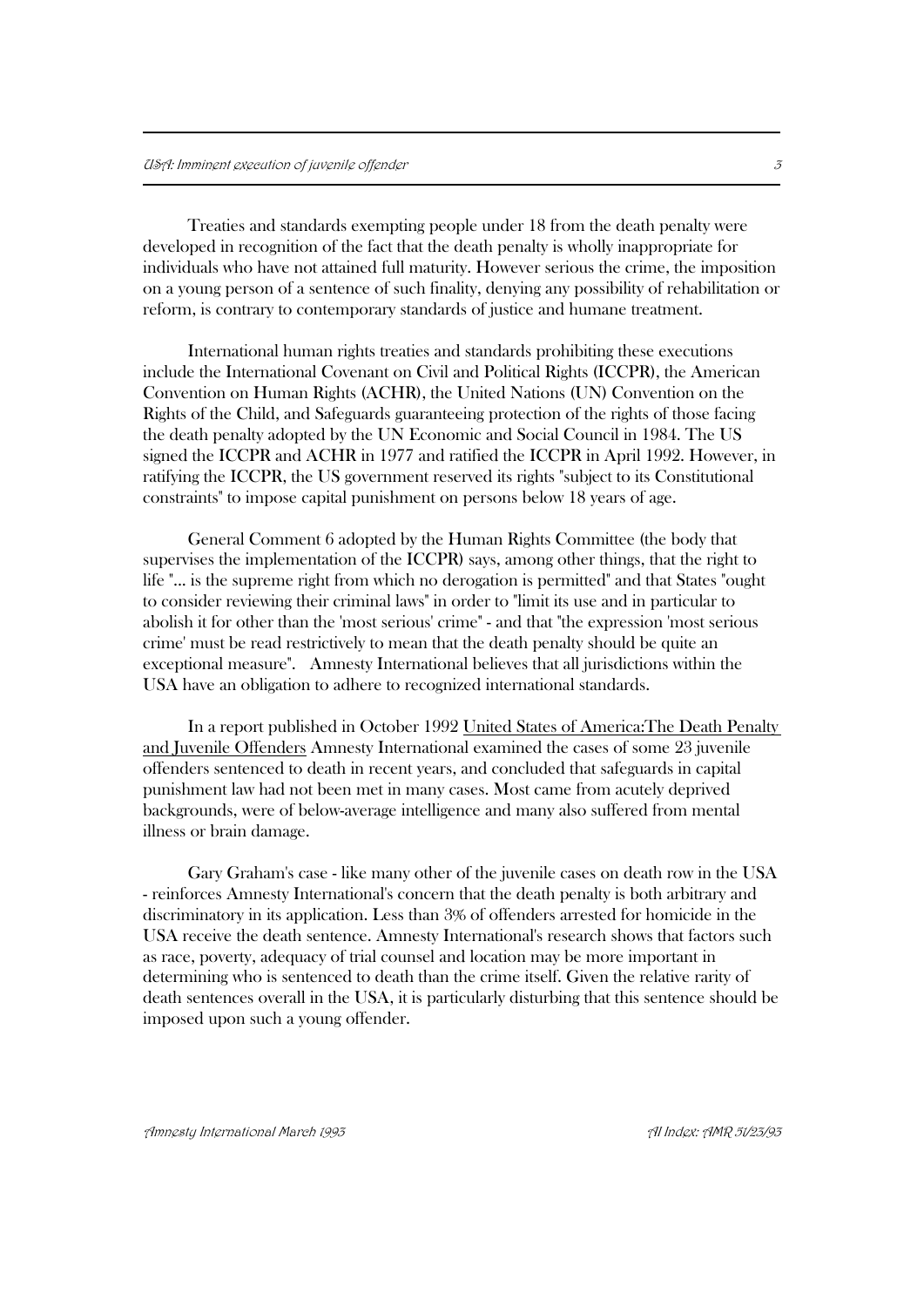Amnesty International opposes the death penalty in all cases as a violation of the right to life, and the right not to be subjected to cruel, inhuman and degrading treatment or punishment, as enshrined in the Universal Declaration of Human Rights.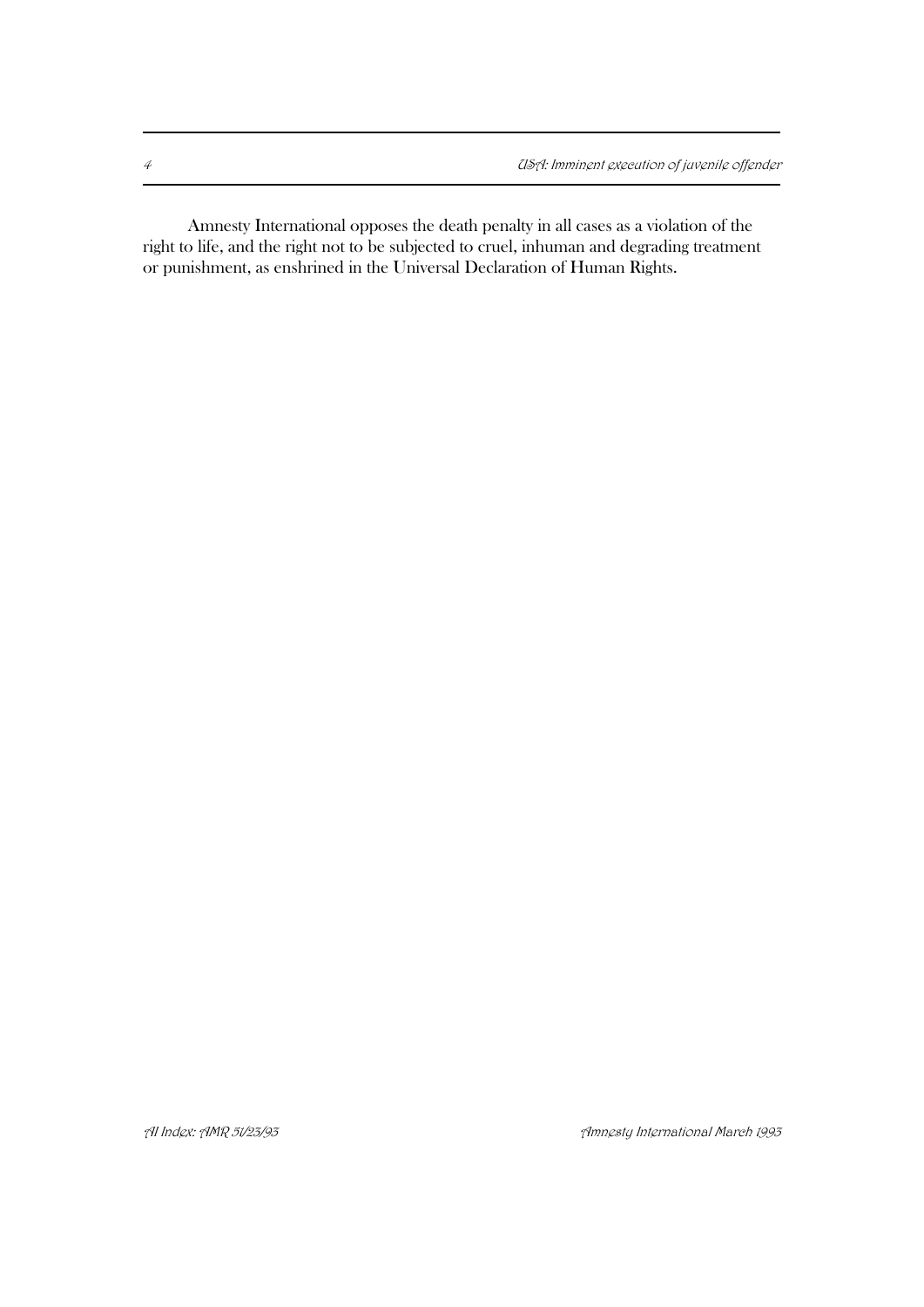## WHAT YOU CAN DO

## Appeal to the following officials in your own private capacity or in AI's name

## Letters to President Clinton and the US Attorney General, Janet Reno

- expressing Amnesty International's unconditional opposition to the death penalty;

- expressing concern that individual states in the USA continue to permit the execution of juvenile offenders, contrary to both international standards and practice, citing Gary Graham's case as an example.

- expressing concern that, in ratifying the ICCPR in 1992, the US entered a reservation to the treaty provision against the execution of juvenile offenders and urging that this reservation be withdrawn.

Letters to Board of Pardons and Paroles. Send copies to Texas Governor Ann Richards

- urging the Board to recommend that Governor Richards grant clemency to Gary Graham on humanitarian grounds

- stating that the death penalty is a wholly inappropriate penalty for individuals who have not attained full physical or emotional maturity at the time of their actions, and that however heinous the crime, the imposition on a young person of a sentence which denies any possibility of eventual rehabilitation or reform is contrary to contemporary standards of justice and humane treatment and international human rights standards and treaties;

- expressing concern also at the fact that seven of the eight juvenile offenders on death row in Texas are black or Hispanic and noting that, in the US, Amnesty International has found that the death penalty is both arbitrary and discriminatory in its application.

## APPEALS TO

Amnesty International March 1993 AI Index: AMR 51/23/93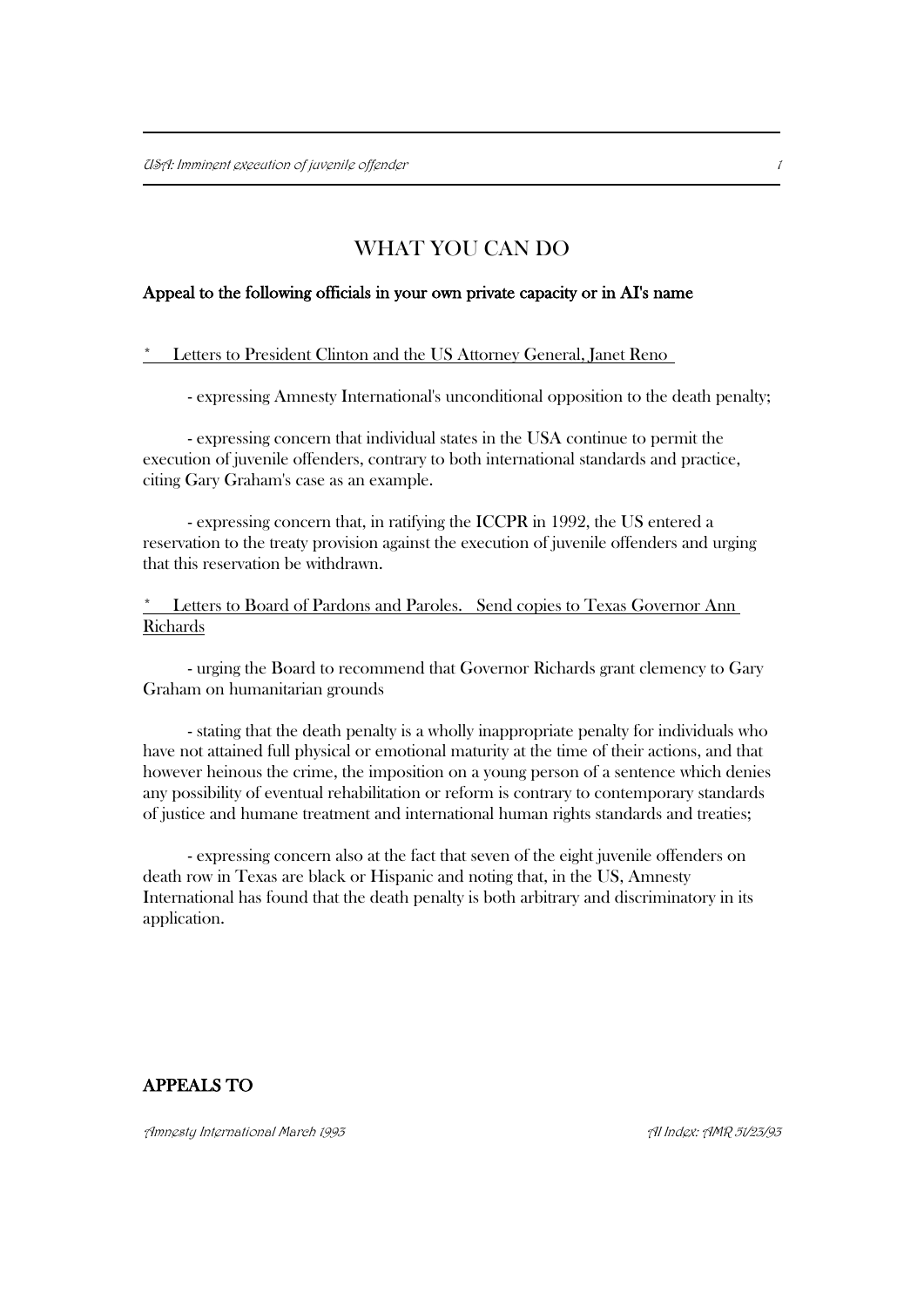<sup>2</sup> USA: Imminent execution of juvenile offender

Bill Clinton President of the USA The White House Office of the President 1600 Pennsylvania Avenue Washington DC 20500 Tel: +1 (202) 456 1414 Fax: +1 (202) 456 2461 Tlx: ITT 440074 Salutation: Dear Mr President

Janet Reno Attorney General of the USA Department of Justice 10th Street and Constitution Ave NW Washington DC 20530 USA Tel: +1 (202) 514 2000 Fax: +1 (202) 514 4699 Tlx: TWX 710 822 1907 Salutation: Dear Attorney General

Texas Board of Pardons and Paroles 8610 Shoal Creek Boulevard, PO Box 13401 Capitol Station Austin, TX 78711-3401 USA Telegrams: Texas Board Pardons/Paroles, Austin, TX 78711, USA Fax: +1 512 467 0945 Phone: +1 512 406 5852 Telegrams: Texas Board Pardons/Paroles, Austin, Texas 78711, USA Salutation: Dear Board Members